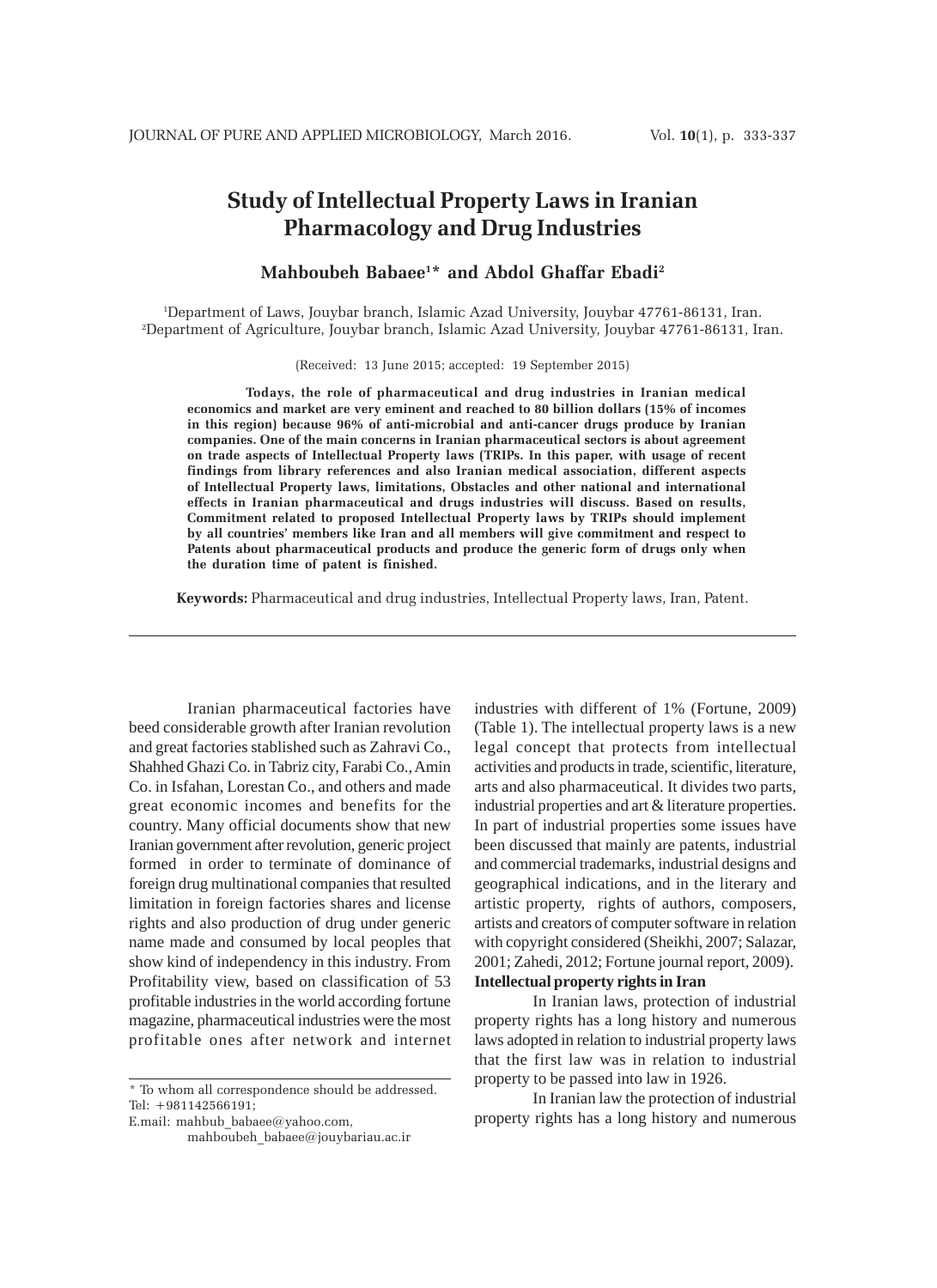laws are adopted in relation to industrial property the first law that was passed in the Iran in relation to industrial property returns to law 1926. In the Universal Declaration of Human Rights and the International Covenant on Economic - social rights, cultural, civil and political benefit from material and spiritual interests and the need to take appropriate measures by the government to provide, maintain, develop and promote literary and artistic works, has been emphasized. And holding several regional and international conventions in this regard represents the world's attention to this issue. World Trade Organization in 1995 and the outcome of the negotiations on the General Agreement on Tariffs and Trade (GATT) was created. It was established with aims to facilitate and expand trade at the international level, to achieve sustainable development with regard to the optimal utilization of global resources (economic principle of comparative advantage), protect the environment, increase the share of developing countries and least developed of the growth of international trade and create a mechanism to resolve trade disputes between countries; In a way that it became as a symbol of globalization in economics and commerce. Over time, more and more countries joined the organization and currently 160 countries are members of organizations and 24 countries are in the process of membership. One of the main challenges facing the country after accession to the World Trade Organization is endanger of domestic industries life including the pharmaceutical industry after removing or reducing barriers for importing foreign products as well as barriers to the presence of foreign companies in the country. In this article we're going to review the accession of China to this organization, the most important obligations related to the drug to the membership in this organization (Zahedi, 2015; Daneshyar et al., 2006; Fortune journal report, 2009; Rudin and Weissleder, 2003; Yoshiyama et al., 2004; Ahou and Lee, 1991).

### **The most important obligations related to drug Reduction of tariff barriers**

One of the most concrete commitments to countries in the process of accession to the WTO is the reduction of tariffs on the importation of products from other Member States. During the bilateral negotiations of market access on individual areas of interest will be discussed by

the negotiator, and therefore one of the objectives of the working group of Member States, is minimizing tariff barriers to trade with countries seeking to join. In the case of medicine, what is predictable is struggling negotiating parties with the powerful pharmaceutical industry, such as America and Europe to reduce import tariffs on medicines and active participation in the pharmaceutical market of Iran. In the process of China accession negotiations; this country was committed to a maximum of two years after accession, to reduce the average tariff import pharmaceutical products from 6.9 to 2.4%. Now the average tariff of import drugs for goods is subject to tariff of 32% which is much higher than usual. In addition, bans and severe restrictions to import generic drugs that exist inside are inconsistent with the principles of the World Trade Organization (Charmaz, 2006; Cheraghali, 2010; Cooper and Dayna, 2013; Ahou and Lee, 1991). **Remove one or gradual removal of nontariff barriers**

Remove non-tariff barriers of trade among is of common obligations of countries in membership. Of course, based on WTO rules, each country is allowed to maintain the safety of imported products and protect the health of its population, implement and set the minimum and standards clearly. But this principle shouldn't be used to limit the access of foreign companies to the domestic market, because any base regulations and standards should also be considered for licensing to domestic production. In fact, in many cases the removal of non-tariff barriers means Trans parenting domestic regulations to allow the use of regulations to be applied to different types of discrimination in trade. For example, in Iran the optimization production standards for imported products, is mandatory but for companies inside is not followed seriously that is inconsistent with this principle. In the case of other regulations, standards and procedures, as well as attention to the same procedures for all domestic and foreign companies is essential. In the case of the provisions related to the issuance of import licenses medicines in China, and the Agreement on Sanitary and Phytosanitary Measures and Agreement on Technical Barriers to Trade and the principle of national treatment, this country based on pharmaceutical law can issue license for import of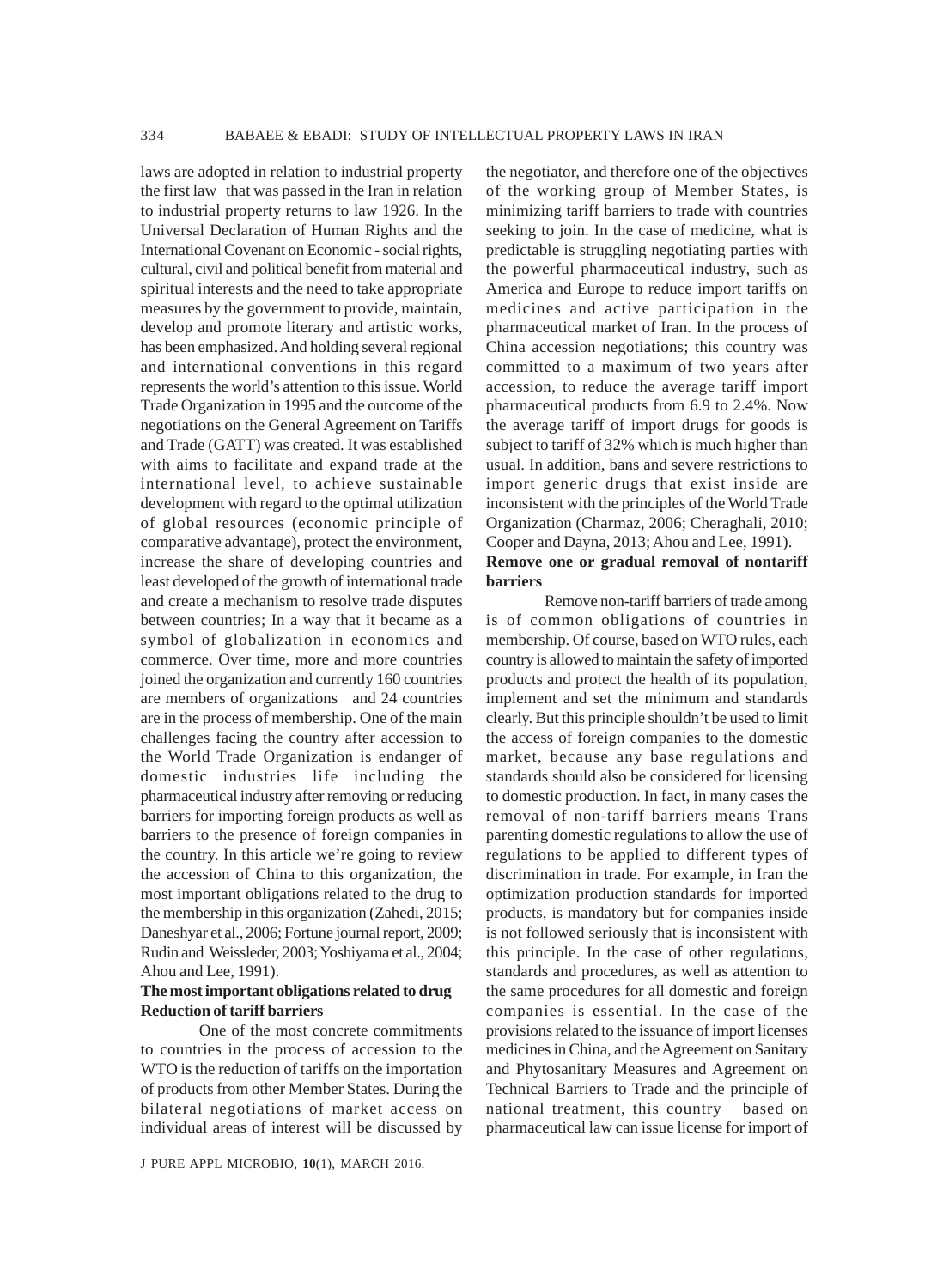pharmaceutical products. It can also apply optimal standards of production and optimization principles of warehousing and distribution for foreign companies in the production and distribution. It should be noted that the Agreement on Technical Barriers faced by trade have been approved with the goals of protecting human health, protect the health or life of plants and animals, protect the environment and to avoid misleading and deceptive practices. Because different countries have various technical regulations, standards and conformity assessment procedures of their own in this area, a key aim of this agreement is that to avoid the abuse of these provisions in order to create barriers on trade. One of most important of this case is agreements in the same direction and coordination efforts of the regulations and standards. This means that countries are committed. If there are regulations and international standards on the subject use them and adapt them with its internal rules. In discussing technical barriers facing trade in the pharmaceutical sector, China is pledged that all regulations as nontariff barriers and limiting imports that are used, be modified (Eisenhardat, 1989; Triantaphyllou, 2000; Truesdell, 1980; UBOS, 2011; Ahou and Lee, 1991).

#### **Obligations related to intellectual property rights**

Is one of the main concerns of the pharmaceutical sector and in particular indigenous pharmaceutical industry, are the commercial aspects of Intellectual Property Rights Agreement (TRIPs). The agreement includes 70 articles that contain all previous conventions on the rights of intellectual property, including the Berne Convention, Paris, Rome and Washington as well. One important aspect of this agreement that is more important link with drug industry is the issue of patents (patents). Membership applicant countries will be obliged to respect the right to patents on medical products and only after the period of patent protection can produce the generic form of the drug. Generic drug is a drug that is prescribed dosage, safety, strength, quality, impact practices, methods and ways of attracting consumers, the brand is the same drug, but enters into the market by companies other than the company that first made it. For example, the drug "atorvastatin" for the first time was produced by the company "Pfizer" and entered the market called "Lipitor"

and when other companies are attempting to make the drug molecule, their production is generic form of atorvastatin. This of course can have significant effects on the access of developing world to new drugs. Our country has not committed itself to this principle; so many products currently produced in the country are protected by patents. This of course has brought benefits to Iranian patients, including access to inexpensive generic samples of new drugs (UN, 2014; WHO, 2004; WHO, 2009; WHO, 2010; World Research Inc., 1999). **Data exclusivity**

## One of the sensitive issues for the country's pharmaceutical sector is related to the TRIPs agreement on the issue of data exclusivity. In the pharmaceutical sector the order of information, are the results of clinical trials and animal innovative pharmaceutical companies on drugs. Innovative pharmaceutical companies to obtain authorization to enter the market of a country should provide information to regulatory bodies. Generic companies do not need to do these tests and in providing documentation to the regulatory body refer to innovative companies results. But if data exclusivity law exists in the country's pharmaceutical regulations and the time limit for the other companies of the results of these studies is determined, generic companies should do test or until the completion of data exclusivity stop producing the product. However, this provision of the TRIPs Agreement requires Members to protect confidential information (undisclosed) against unfair trade, so the above paragraph does not refer directly to the issue of

**Table 1.** The comparison of Profitability of Pharmaceutical industries with others based on fortune magazine reports (2009)

| Profit rate |
|-------------|
| 20.4        |
| 19.4        |
| 19.3        |
| 16.3        |
| 12.6        |
| 11.7        |
| 11.5        |
| 10.7        |
| 10.2        |
| 9.9         |
|             |

J PURE APPL MICROBIO*,* **10**(1), MARCH 2016.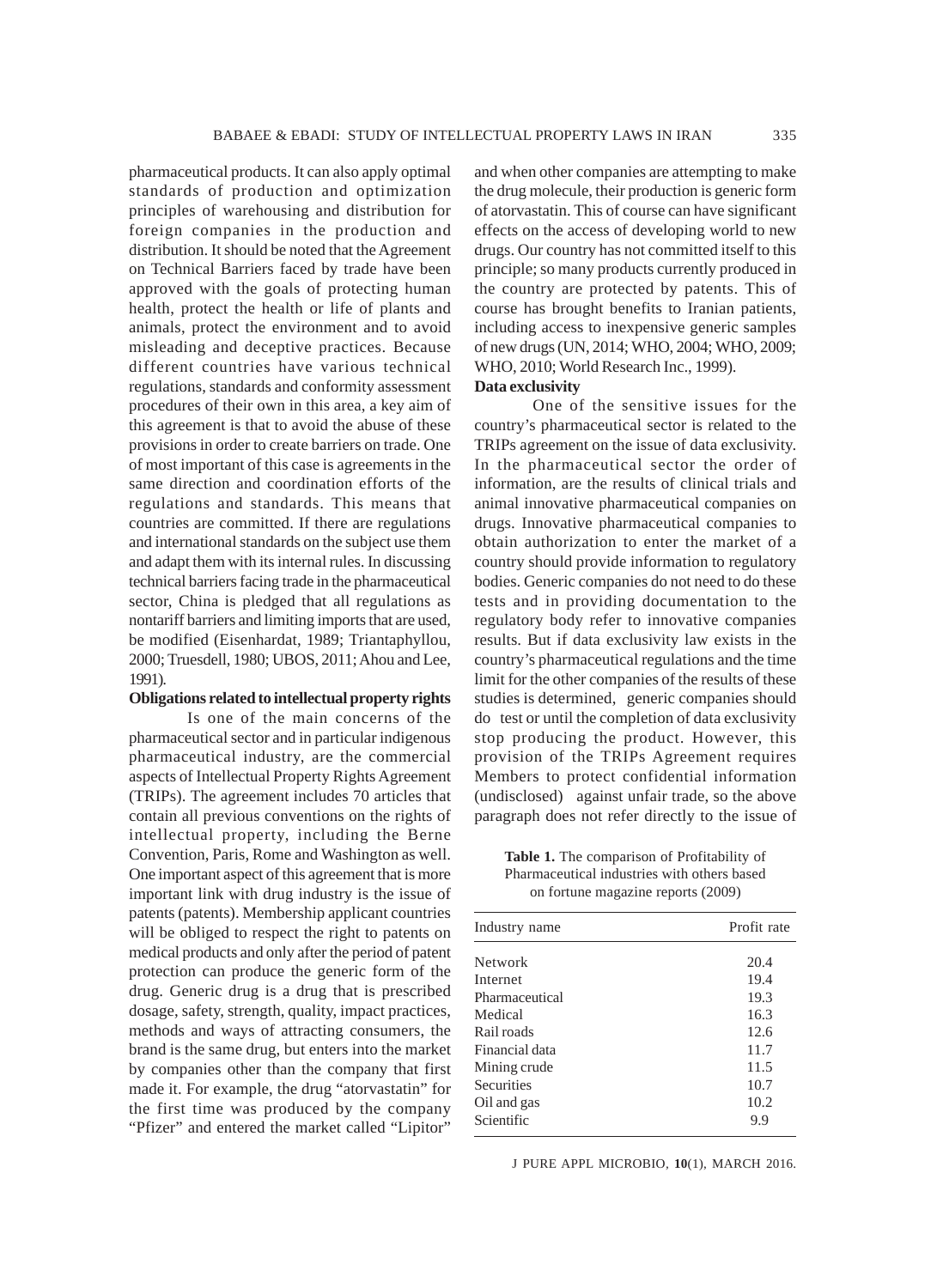the monopolization of commercial of confidential data but may be at the heart of this issue beyond the TRIPs negotiations it is imposed to a country's membership. In process of China's accession and in negotiations with the working group, members have requested China to create the necessary reforms in its domestic laws to protect confidential data with the use of pharmaceutical products and agricultural business and a period of 6 years old in the protection for the issue. China has promised that provide necessary changes in regulations and internal rules in order to establish ensure the protection of data on pharmaceutical and agricultural products. Accordingly, China has committed 6 years protection from the date of confidential data and testing pharmaceutical products and agricultural supervisory institution. This issue has nothing to do with patents being or not and is about pharmaceutical products and agriculture, and the new valid composition. In the meantime, what is certain is that accession to the WTO in the country will create challenges for the drug, as well as opportunities for putting this industry in development circuit. However, to take advantage of opportunities and cope with challenges, the issue of preparing this section and activists in it as a long-term Meta policy should be considered seriously. It is obvious that to achieve a successful incorporation in the pharmaceutical sector and other sectors we need to prepare the business environment and the gradual reform of inter-sectorial and cross-sectorial regulations and it would But achieved with spend enough time and use the knowledge and experiences of individuals and entities associated with these issues (Sheikhi, 2007; Salazar, 2001; Zahedi, 2012).

### **CONCLUSION**

With regard to the issues raised in the first place, the pharmaceutical industry, like other industries is not safe from the structural problems of the economy, especially recession these days because of some cases, including sanctions there are difficulties against the activists of the industry in order to access resources and raw materials, obstacles such as lack of liquidity, particularly in the context of updating structure and technology pharmaceutical industry should be added. In the meantime, what is certain is that accession to the

J PURE APPL MICROBIO*,* **10**(1), MARCH 2016.

WTO in the country will create challenges for the drug, as well as opportunities for putting this industry in development circuit. However, to take advantage of opportunities and cope with challenges, the issue of preparing this section and activists in it as a long-term Meta policy should be considered seriously. It is obvious that to achieve a successful incorporation in the pharmaceutical sector and other sectors we need to prepare the business environment and the gradual reform of inter-sectorial and cross-sectorial regulations and it would But achieved with spend enough time and use the knowledge and experiences of individuals and entities associated with these issues.

### **ACKNOWLEGEMENTS**

Authors give sincerely thanks from Dr. Abbas Moghaddari for good consultancy about some intellectual rights issues and also Research center of Jouybar branch of Islamic Azad University for their scientific support.

#### **REFERENCES**

- 1. Sheikhi, M., Challenges in intellectual property laws in health sectors, *Quart. J. Social Welfare* (in Persian), 2007; **5**(20): 61-82.
- 2. Salazar, S., Intellectual Property and the Right to Health, Intellectual Property and Human Rights, 2001; WIPO Publication.
- 3. Zahedi, A., Rules and regulation supervisor on Intellectual Property laws, 1st edn (in Persian). Tehran: Javdaneh Press, 2012; pp 554-578.
- 4. Zahedi, A., Rules and regulation supervisor on internet crimes, 3rd edn (in Persian). Tehran: Javdaneh Press, 2015; pp 68-251.
- 5. Daneshyar, S. A., Kohli, K., and Khar, R. K., Biotechnology and intellectual property, *Sci. Res. Essay*, 2006; **1**(1): 020-025.
- 6. Fortune journal report, from the 4th May issue, 2009; www.fortune.com.
- 7. Rudin, M., and Weissleder, R., Molecular imaging in drug discovery and development. *Nat. Rev. Drug Discov*., 2003; **2**: 123-131.
- 8. Khodayarian, G., and Jahangard, N., Intellectual Property, Characteristics and Applications, 1st edn (in Persian). Tehran: Pars book press, Iran, p. 42.
- 9. Yoshiyama, Y., Sugiyama, T., Kanke, M., Tsuchimoto, K., Drug-drug interaction between antiarrhythmic drugs in chick embryos. *Biol.*